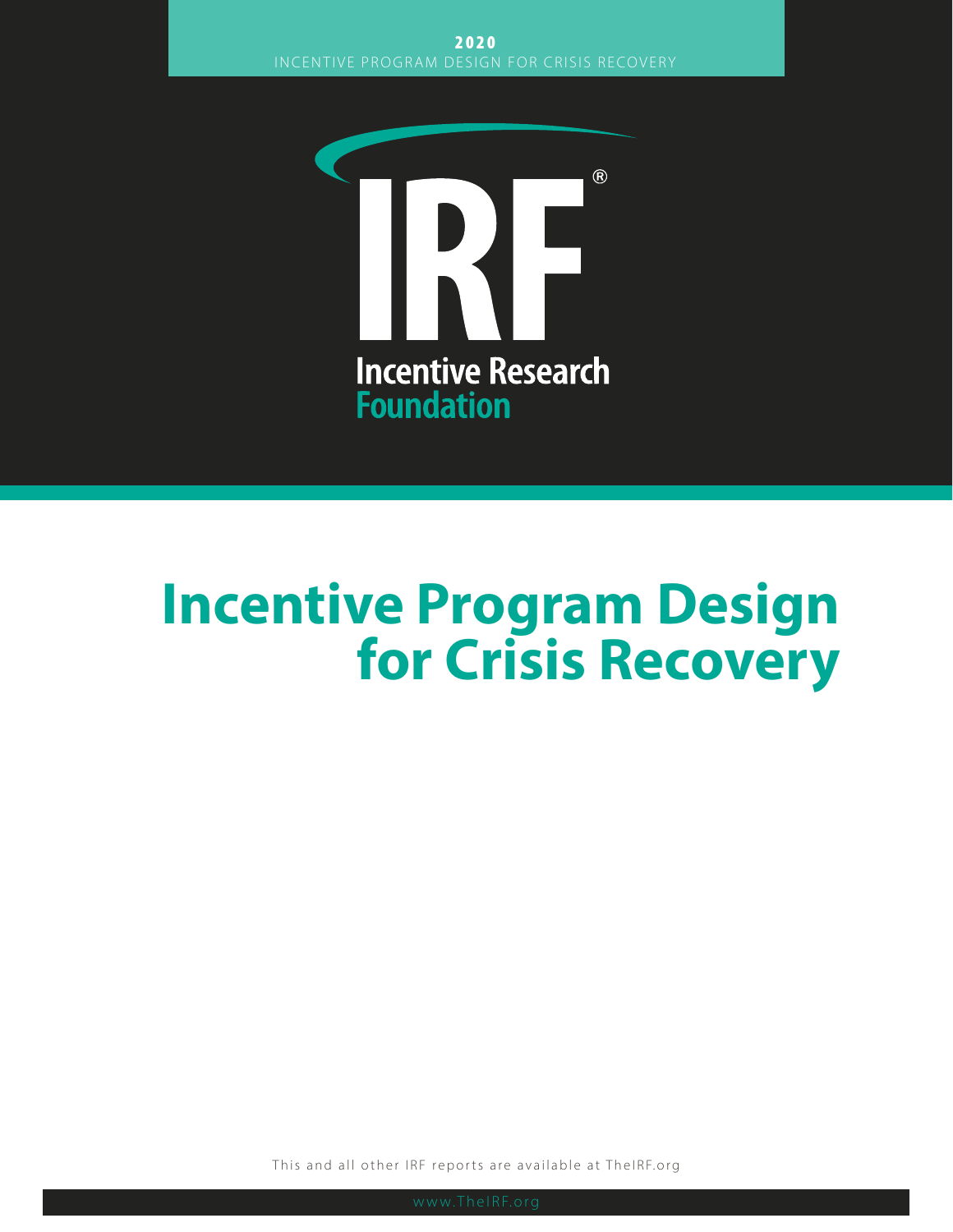

# **CONTENTS**

| <b>Introduction</b>                                                                      |    |
|------------------------------------------------------------------------------------------|----|
| The Timeless Principles of Effective Employee Incentive, Reward and Recognition Programs | 4  |
| Seven Critical Questions in Employee Incentive Program Design                            | 8  |
| Eight Proven Practices in Employee Incentive Program Design                              | 12 |
| <b>References</b>                                                                        |    |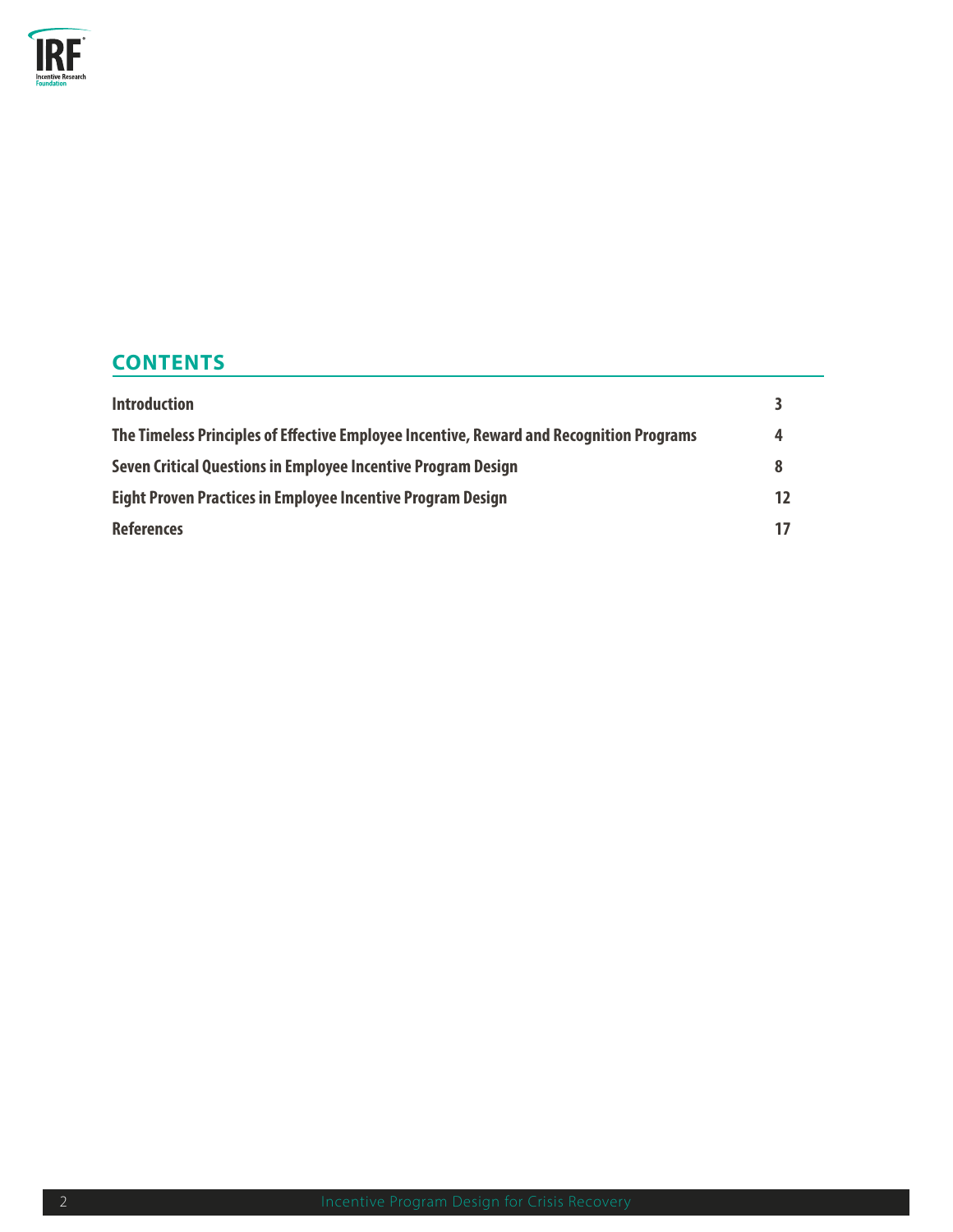

# **Incentive Program Design for Crisis Recovery**

When the COVID-19 pandemic struck in early 2020, incentives professionals were challenged to develop new strategies to keep their people and teams motivated. As the industry takes measures to recover from the pandemic, many businesses have new goals.

Best practices and principles in effective employee incentive program design are critical components of motivating and rewarding a workforce that may be fundamentally changed by pandemic.

Each of the articles in this report is informed by IRF, other related research, and the insights of nineteen industry professionals whose perspectives range from incentive program design and program ownership, to corporate executives who use incentive programs to motivate their employees.

*1. Timeless Principles of Effective Program Design* provides an overview of the core building blocks strategic incentive program.

#### *2. Seven Critical Questions*

outlines how to establish program objective, determine what goals or behaviors will be rewarded, and select the types of rewards.

#### *3. Eight Proven Practices*

offers practical advice from industry experts about elements that have consistently made their incentive programs effective.

Crises like COVID-19 influence the manner, emphasis, and degree to which the principles and practices of effective reward program design should be applied. Thus, each of the articles offers insight into how organizations might adapt and use incentives and rewards to address the immediate challenges presented by the pandemic and how incentives can accelerate recovery.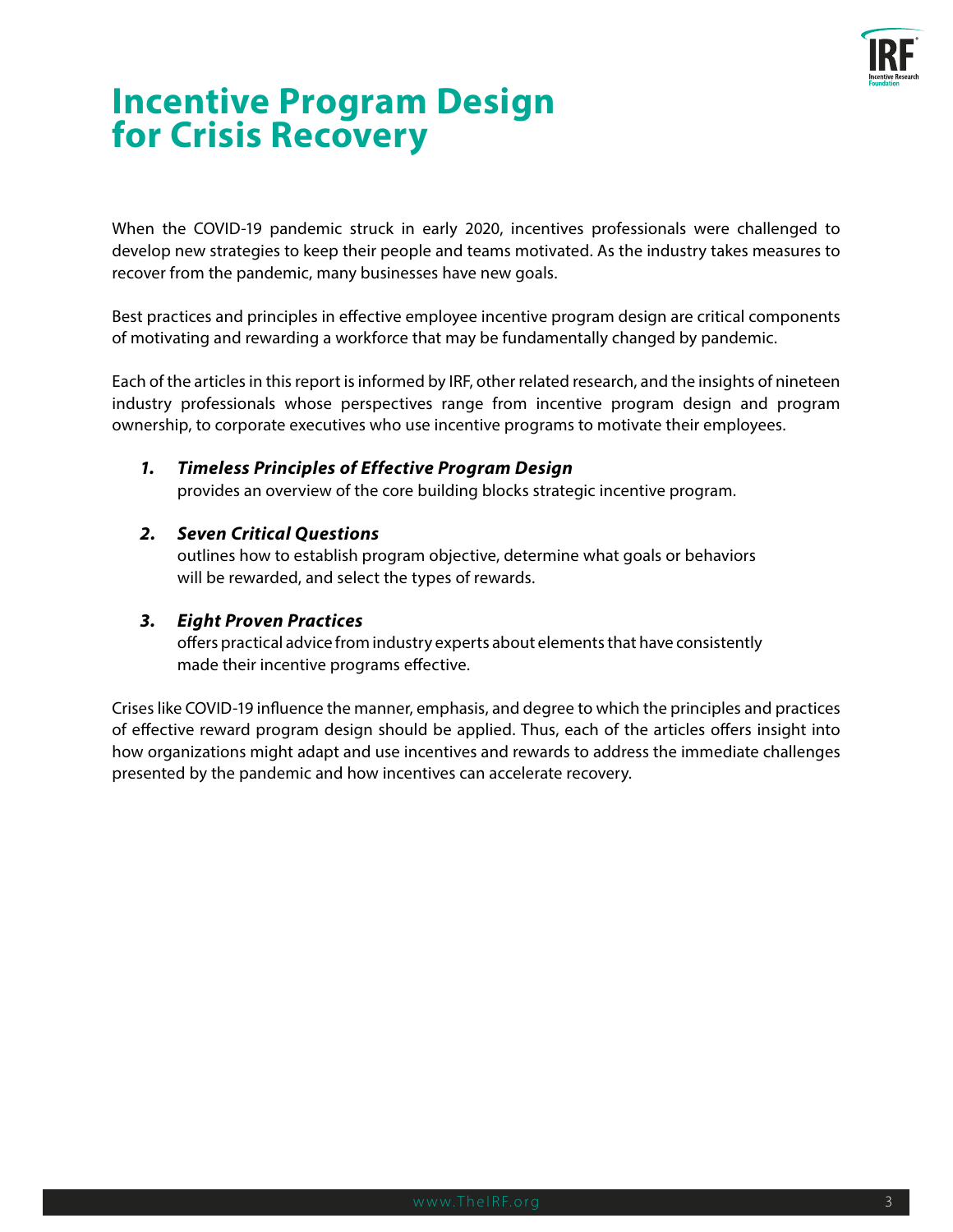

# **The Timeless Principles of Effective Employee Incentive, Reward and Recognition Programs**

# **Introduction**

In the 1800s, officers of the British East India Company grew alarmed at the number of cobra bites its employees were suffering in and around New Delhi, so they decided to offer a bounty on cobras delivered to their barracks. At first, the incentives worked – snake bites decreased. But not for long. Even though more and more dead snakes were being exchanged for reward, snake bites remained a problem. Wise Indians had discovered that raising cobras then exchanging them for the bounty was easier, safer and more profitable than hunting them in the streets of Delhi. When the officers realized this, they angrily cancelled the program. Having no reason to farm snakes any longer, the Indians released them making the problem worse than before the incentive program began.

Though most likely fictional, this cautionary tale illustrates the difficulties in designing effective incentive programs. Incentive program design requires much thought and planning, since incentives target the most complex systems known – human psychology and motivation. Moreover, as the story illustrates, and the axiom goes: "you get what you incentivize."

Countless organizations before and since the British East India Company have learned this lesson the hard way. Most recently, Marsh Insurance and Wells Fargo, for example, paid more than a billion dollars in fines and reparations for the damages caused by their ill-conceived employee incentive programs, each of which led to harmful unintended consequences.<sup>1</sup>

The incentive program designer must think systematically – like a policy or law maker – considering at once what is most likely to inspire and motivate employees and partners, while also imagining and addressing the myriad ways a program might go wrong and even generate unintended consequences. When designed properly, incentive programs engage the workforce to higher performance and outcomes. They deliver impressive returns on investment and can even transform organizations. No wonder then that about 84% of US firms use non-cash incentives to motivate employees<sup>2</sup>, and at least 90 percent use some form of bonus on top of regular compensation.<sup>3</sup> Some, however, do so more effectively than others.

The incentive program design elements and principles below offer a high-level description of what every program designer and owner should consider in developing, delivering, measuring and improving their programs. Where relevant, these principles are described in the context of the COVID-19 crisis. In sum, the use of incentives and rewards can contribute significantly to organization's recovery from the impact of the pandemic.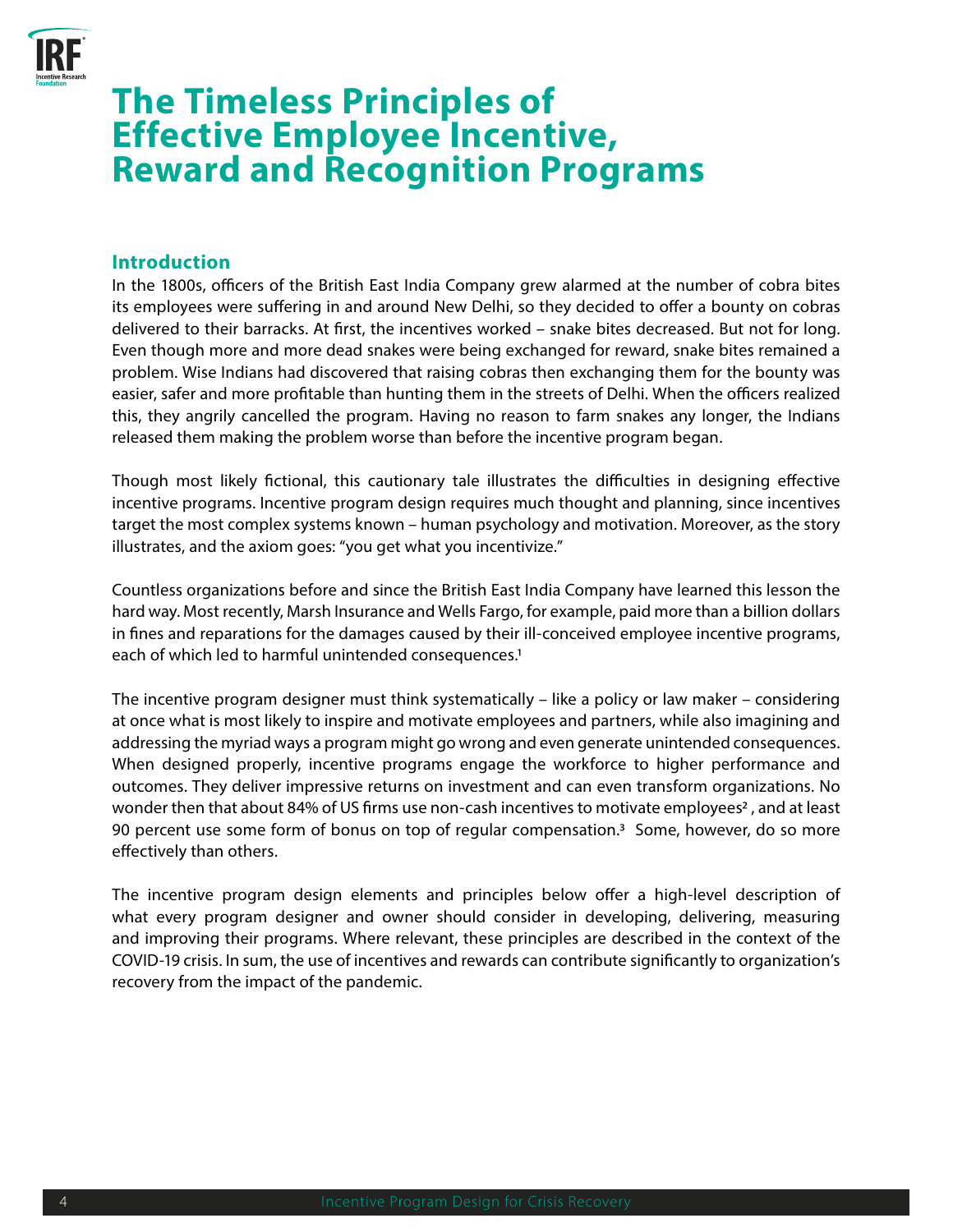

# **The Principles of Effective Employee Incentive Programs**

Effective incentive program design and delivery varies depending on goals, participants and circumstance  $\neg$ - vital principles do not vary, even in the midst of a crisis.

#### *Think Strategically*

Employee incentives and rewards have enormous power beyond the extra effort they inspire. By aligning incentive program objectives to corporate strategy and priorities, programs can contribute to the achievement of the firm's most important strategic goals by focusing employees on what is most important. Near-term strategic goals determined before the pandemic probably need adjustment in most firms as will the individual and team incentives linked to them. Incentives and rewards should be used to accelerate change directed at new priorities and to signal to employees what's vital in the "new normal."

Organizations should take the time to step back and assess the situation they face owing to the pandemic. Leaders should determine and communicate new strategy, goals and directions. Incentive program designers and owners should then adjust existing incentive programs or design new ones accordingly so that they remain realistic. Given the general volatility and uncertainty of business today – crisis or not – designers should develop incentive and reward programs that are as agile and adaptable as any other critical corporate program.



**f** Considering the economic impact of COVID-19 on their<br>balance sheets, organizations should take another look<br>at their goals and targets and re-calibrate them balance sheets, organizations should take another look at their goals and targets and re-calibrate them. **"**

**Stephen Cook,** *Lorandus*

When designers develop incentive programs strategically, they should also take into consideration longer-term corporate objectives, including culture change. Incentives signal to employees not only key outcomes such as revenue targets, but the behaviors that are most important to senior leaders. In the current environment, employers might aim to promote safety and wellness programs, for example. They might relax any revenue and profit goals that have become unrealistic and emphasize behaviors that will reestablish trust, such as collaboration and inclusion. New incentives around education might be important, such as salespeople learning how to operate in a remote sales environment. Employees might be recognized for identifying ways to cut costs, retain clients or find new customers.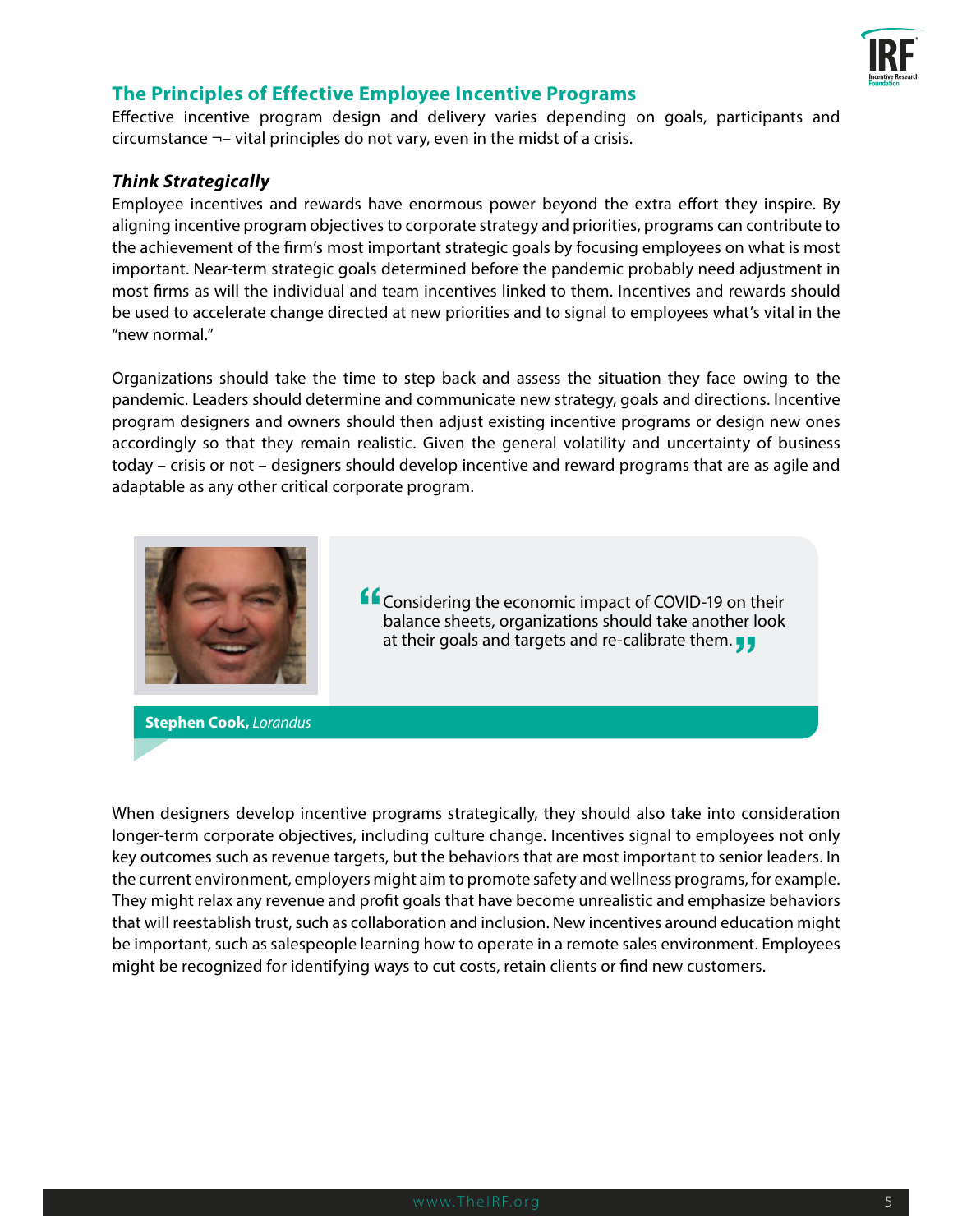

For most firms, these times require creativity, innovation, continuous learning and experimentation. Strategic use of incentives can accelerate such behaviors and actions across the entire workforce. Reward programs must also avoid creating a transactional mindset, where employees come expect that every effort must result in extra reward. To do this, designers emphasize the emotion and feelings that accompany rewards. Here, well-selected and presented non-cash rewards generate loyalty by strengthening relationships between employees and the firm, between each other, and with customers and other stakeholders. Preserving and restoring these relationships will be a key component of many firms' pandemic recovery plans.

#### *Communicate*

Logically, no incentive program can succeed unless the intended audience knows about it. Good incentive program design requires a communications plan, yet firms too often underfund communications. In addressing COVID-19, communications grow even more vital as a means of signaling revised corporate goals and priorities, and in preparing employees for the possibility that incentive programs may have to change again depending on the duration and depth of the crisis.

Start by announcing the new or revised incentive program and its overall objective(s), including, if applicable, the overarching goal of recovering from the pandemic crisis. No matter the circumstances, a common goal gives all participants something to rally around. Initial communications should aim both to inform and promote. Design simple messages that generate "buzz" for the program; include graphical emails, videos and print. Provide a clear and concise description of the rules, the rewards available and exactly what participants need to do to earn them. Throughout the program share collective progress toward the overarching goal and regularly communicate participant progress (individual and team) toward specific goals – publicly if it is a contest, privately otherwise.

**f** The importance of simplicity emerged from IRF's Top Performer Studies. Attention spans have continued to chrisk so simplifying incontinue rules and incontinue Performer Studies. Attention spans have continued to shrink, so simplifying incentive rules and incentive communications are more important than ever. **"**



**Mike May,** *Brightspot Incentives & Events*

Use these communications to offer ideas and insights that help participants boost their performance, move closer to their goals and rally the workforce around the shared corporate mission. When the program ends, conduct a reward and recognition ceremony (virtual or otherwise) where participants receive their rewards in front of the team or firm. As the crisis subsides, change, adapt and communicate your programs again.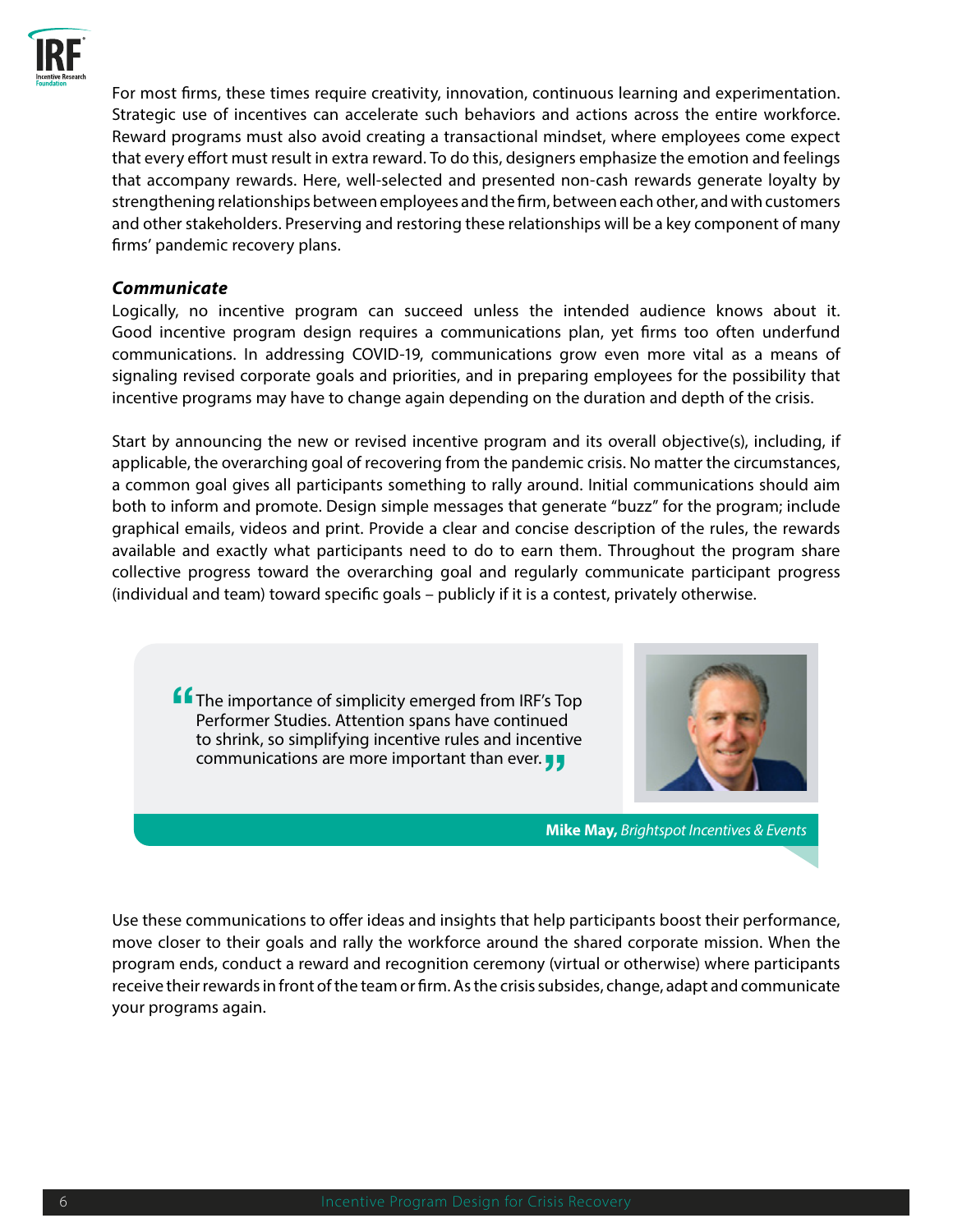

#### *Measure for ROI and Continuous Improvement*

The most effective incentive programs are informed by data and advanced analytics. Experienced program designers should leverage their knowledge and instincts but must also consult hard evidence. Data analytics can identify gaps in organizational performance that incentives might address. It can reveal what outcomes and behaviors programs should target and what motivates participants at an individual level.



Data uncovers what behavior is most important, who acts on that behavior and what the opportunity is to grow. But more than just data analysis, now effective program design requires predictive analytics – using all the information to know what likely will happen after deploying a program and what and how to adjust to optimize the investment. The<br>**" "**

**Dawn Schillinger,** *Maritz Motivation*

Making sense of Big Data requires the use of analytical tools. Data can reveal patterns and opportunities in real time, and it can predict the elements of program design that will generate the best results. Designers should work with analysts to identify data that might yield valuable insights into future program improvements or inform initiatives in other parts of the firm.

Designers should also use data and devise metrics that gauge the value of their programs. Incentive programs – particularly those using non-cash rewards – can deliver tremendous return-oninvestment.4 As leaders demand more evidence of returns to support budget requests, designers who have mastered tools such as the ROI Methodology<sup>5</sup> and the Master Measurement Model<sup>6</sup> o evaluate their programs will be well-positioned.



**f** Businesses are constantly faced with new obstacles and must adapt. It is essential to be ready to adapt incentive must adapt. It is essential to be ready to adapt incentive programs and their goals, as well. **"**

**Susan Adams,** *Next Level Performance*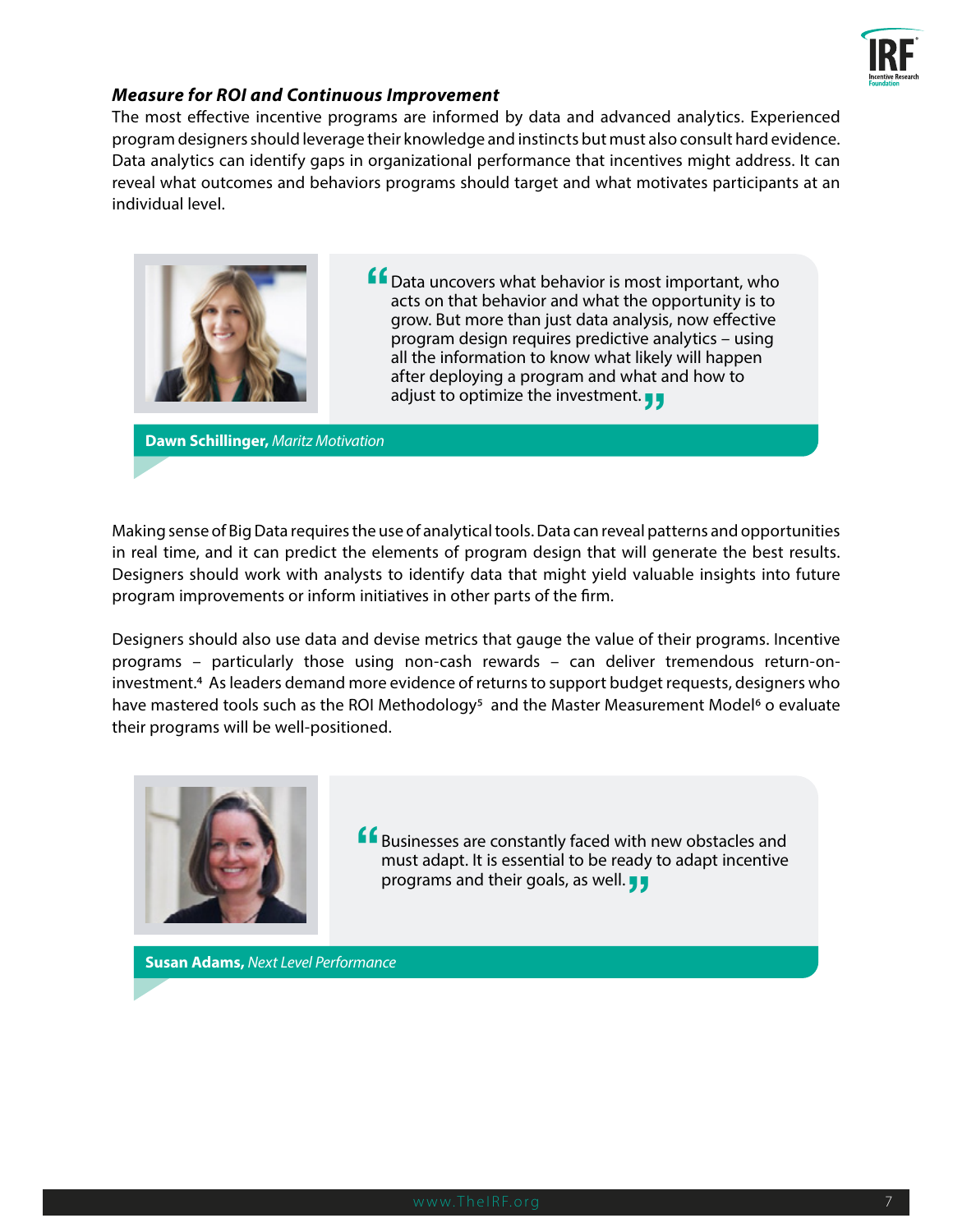

# **Seven Critical Questions in Employee Incentive Program Design**

In times of turmoil and uncertainty, a leader's instincts may tell them to suspend incentives, rewards, bonuses, raises and other discretionary spending to preserve cash and even jobs. Designing new incentive programs or even continuing existing ones might feel like an avoidable expense in tough times. Leaders should remember, however, that these tools are among their most potent instruments to help accelerate recovery by focusing employees on priorities, shaping their behaviors, increasing their engagement and building trust.

# **The Seven Critical Questions**

Organizations must ask questions up front to determine the type of incentive program they should use to address any given challenge or opportunity. The following questions require answers no matter the goals or behaviors you aim to encourage, and regardless of the situation – crisis or not.

# *1. What Are Your Goals and Objectives?*

Before you do anything else, think about what you are trying to achieve: goals, objectives or solutions to problems or opportunities. Articulate these goals clearly with specific measures wherever possible. Gain executive support by making sure they align with corporate strategy, priorities and the expectations of senior leaders.

# *2. Is an Employee Incentive Program the Right Solution?*

Knowing your objectives, determine the best solution or intervention. If sales have fallen off, you might aim to reverse the slide. Investigate the root causes of the performance issue. For many of the reasons described above, it may be that motivation has slipped and a sales contest might provide the needed spark. However, if your salespeople are used to face-to-face sales and are struggling to adjust to new methods, training in technology and remote sales strategies might better address the problem.

**f** Employees and customers feel adrift, businesses can't use<br>their usual instruments to navigate, and every solution<br>does NOT include an insentive  $\overline{z}$ their usual instruments to navigate, and every solution does NOT include an incentive. **"**



**Jeff Broudy,** *United Incentives*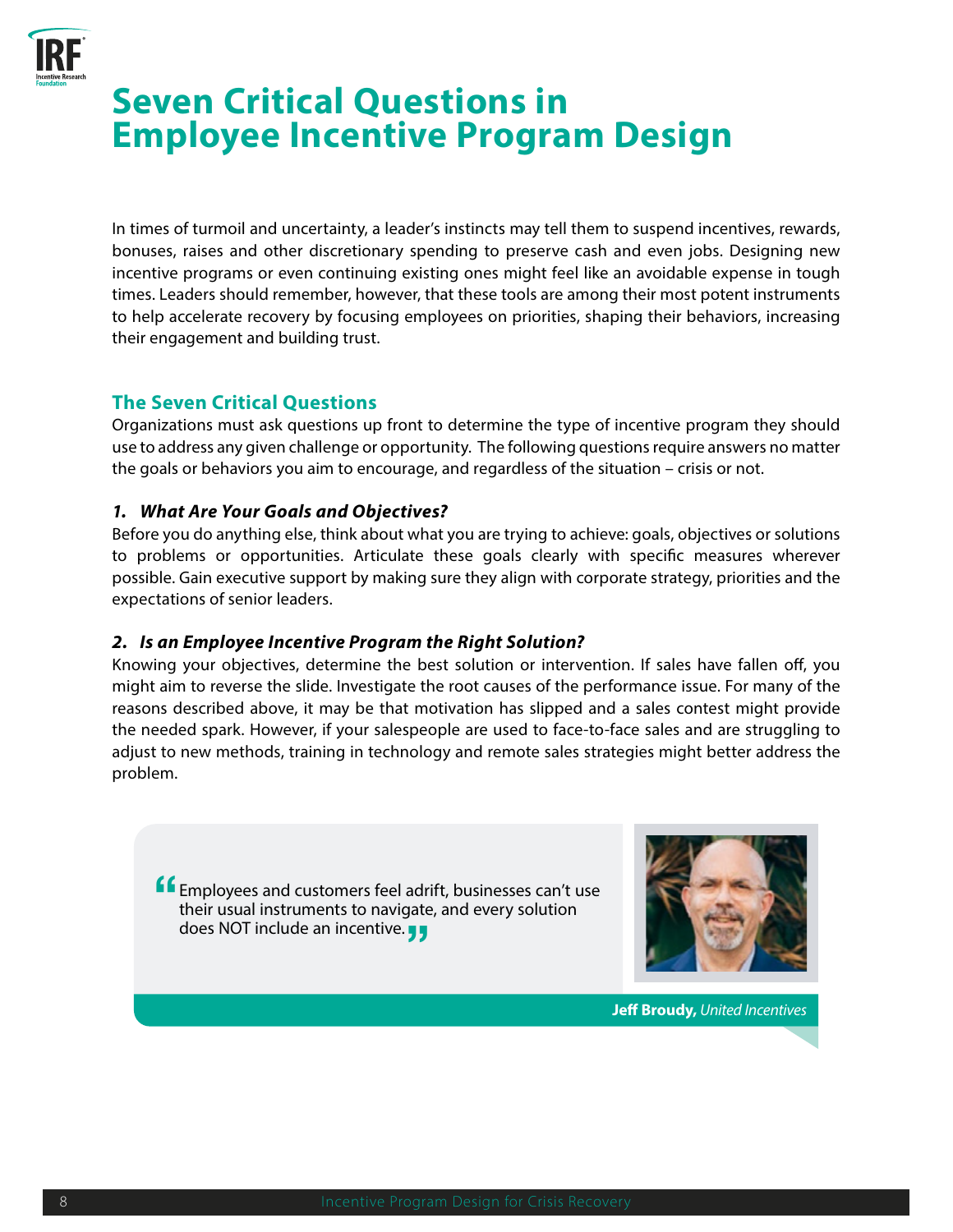

### *3. Goal and Performance or Behavior-Based Incentives?*

If you have determined that an incentive program is the best solution, think next about what you aim to incentivize, your goals and objectives. In the example above, you might offer rewards for attracting new customers no matter how large or small. Or you might reward managers who meet engagement and retention targets for their teams. Alternatively, you might wish to encourage behaviors that lead to more sales or greater employee engagement, like learning new remote sales techniques, placing more calls, writing more proposals or making more presentations. For managers, you might reward those who invest time in listening and coaching to boost engagement. You might also combine both types of objectives into one program. For existing programs, targets and longer-term goals may need to be adjusted downward and toward the short-term given the disruption caused by the pandemic.

#### *4. Individual or Team Rewards?*

Increasingly, top performing organizations recognize that incentives and rewards should extend beyond salespeople, managers and executives. Ideally, everyone in the organization should be eligible. The potential lift from your "middle 80%" all driving incremental results versus the gain your top 10% can achieve may be significant. In most cases, firms should design a range of individual and team-based incentives, recognizing that very little is achieved in modern organizations through solo effort. Moreover, customer buying patterns have changed; the majority now research prospective solutions and vendors on the internet before ever speaking with a salesperson.<sup>1</sup>

Especially now as you strive to rebuild trust and engagement, extend rewards and recognition to as much of the workforce as possible. For example, consider marketing and customer service professionals and the various support people who contribute to a salesperson's success. Think about incentives that encourage high-performance behaviors and winning cultures such as collaboration and knowledgesharing versus others that motivate individuals to go the extra mile. You need both.

#### *5. Tangible or Intangible Reward?*

Next, decide whether you will offer tangible rewards (e.g., gift cards, travel, merchandise, promotion, cash), recognition only (intangible rewards), or a mix of both. This depends on your objectives and the scope of achievement sought. In many cases, sincere and specific recognition of performance will suffice, and especially where workers are remote, the more the better. This might include public recognition in front of the team and/or at recognition ceremonies involving the whole organization. These events can be staged virtually and still deliver impact. Formal recognition might include notes on employees' files and – especially now – in technology platforms that capture peer and supervisor/ manager recognition no matter whether the workforce is on site or remote.

In many cases, the scope of the goal or behavior you wish to incentivize, and the level of effort required, merit tangible rewards along with recognition. Make the size or value of the incentive commensurate with the goal and effort. If the firm is struggling financially, lower the value of rewards but try to recognize people more frequently. Whatever type or types of reward you use, under promise and over deliver. Don't exaggerate the value of your rewards and don't underestimate the power of sincere appreciation, whether in person or virtually.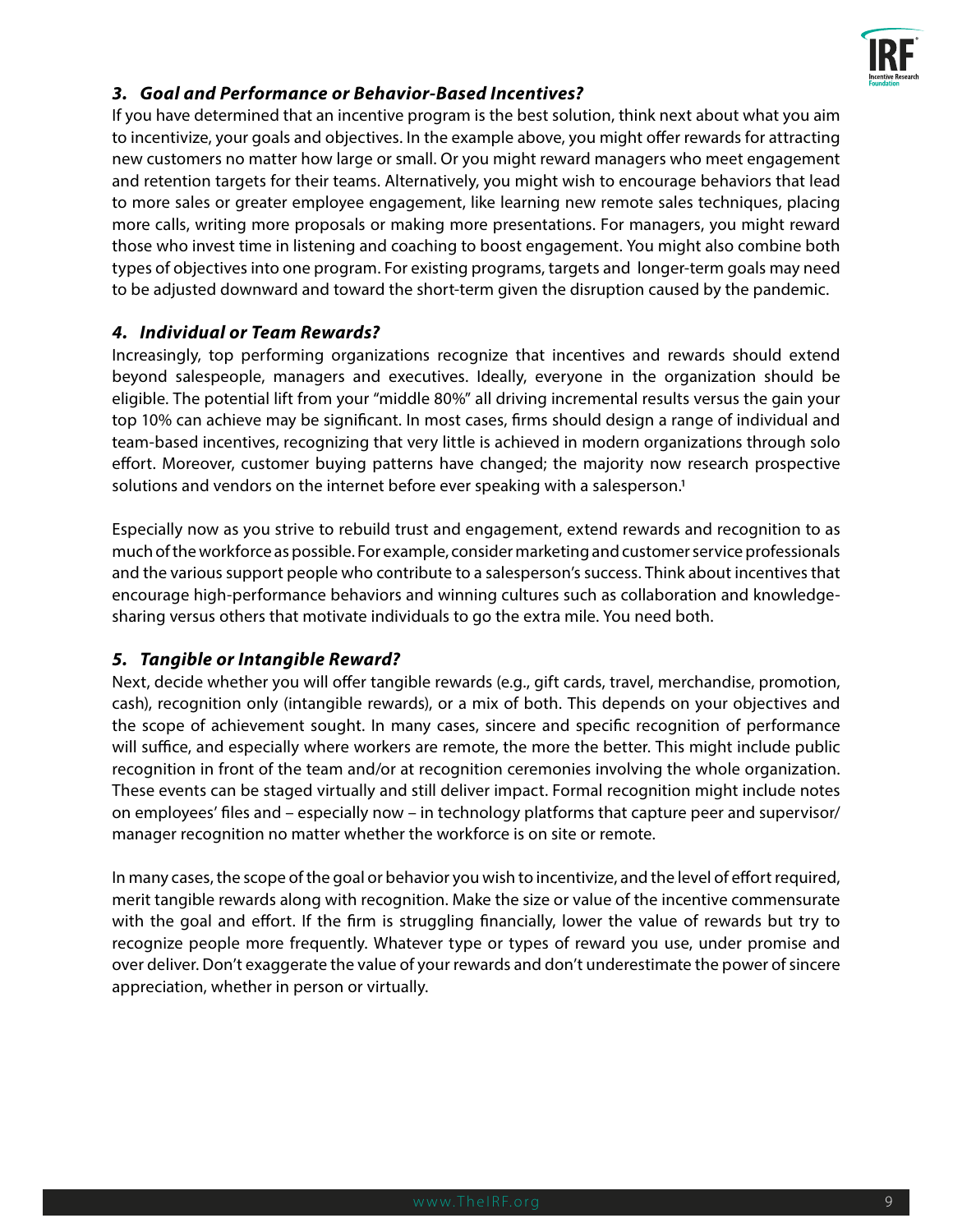

#### *6. Custom or Generic Rewards?*

Remember that everyone is different and that employee circumstances are fluid. No one type of reward optimally motivates all people. Even when you think you know what most motivates an individual, they or their life circumstances may change as is starkly evident in the current crisis.

While the effectiveness of the reward depends in great part on its customization to the individual, you must also consider practicalities. Team rewards, for example, do not lend themselves to individual customization. Group travel rewards – when they return – should provide wide choice in activities, but can offer only one location, and in most cases, one venue. Make an effort to know your employees well and appeal to them as individuals, then consider the degree to which you can offer a wide range of choice in rewards while keeping the incentive program meaningful and targeted. Avoid complexity but let people choose the incentive or reward that most motivates them, at least to the extent possible.

#### *7. Cash or Non-Cash Reward?*

When simply asked to choose, many people will say they prefer cash rewards. Experiments and research that delve a little deeper, however, reveal that most people actually prefer well-selected non-cash rewards.2 Most importantly perhaps, the preponderance of evidence demonstrates that, on average, non-cash rewards drive higher effort and performance than cash rewards and lead to better business outcomes.3 Nonetheless, in some circumstances, cash is the most appropriate reward. This may be especially true as firms recover from the pandemic, at least for employees who may need cash more than ever.

The emotional value of a non-cash reward, however, can greatly exceed its cash value provided it is well-selected and delivered. Non-cash rewards are both more memorable and drive long-term affinity. Try to find non-cash rewards that participants would not likely buy for themselves – ideally something they could not purchase as an individual. In normal times, unique travel and other experiential rewards pack tremendous emotional punch, but the pandemic has restricted these types of rewards. If experiential and travel rewards are temporarily impractical, substitute thoughtful merchandise and gift cards, delivered in exciting and memorable ways.

**f** If it's a gift card, make sure it can be used for a wide<br>variety of purposes. If it's merchandise, give the reci variety of purposes. If it's merchandise, give the recipient a choice. If it's incentive travel, design experiences within experiences from which people can choose according to their own preferences. **J J**<br>.



**Rick Garlick,** *Incentive Research Foundation*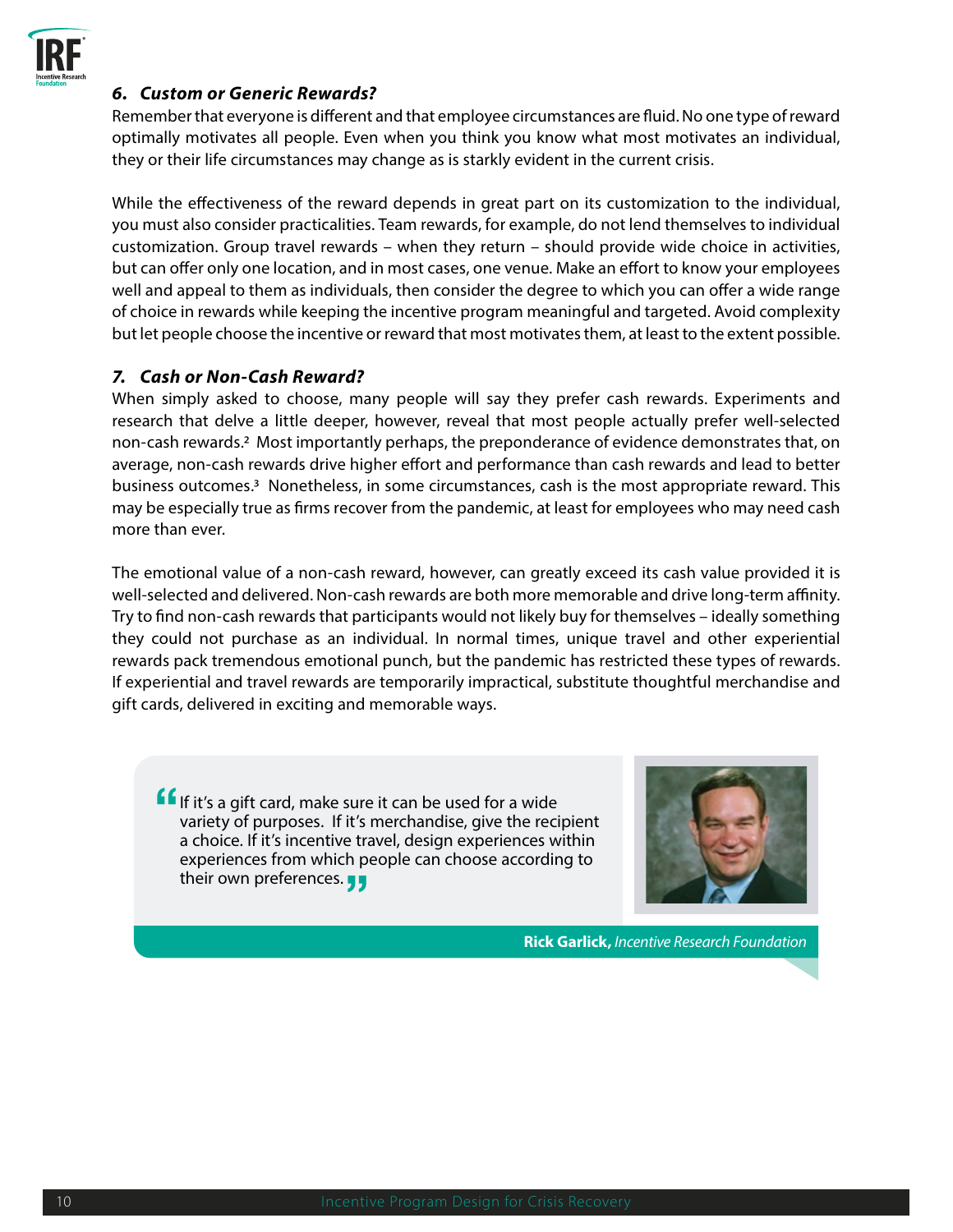

Crisis times may also temporarily favor useful rewards over aspirational (i.e., luxury) ones. In normal times, try to strike a balance between reward types and offer choice. Unique non-cash rewards of all types generate buzz because, unlike cash, people talk about them – they have trophy value. The more impact a reward has on a recipient, the greater the recipient's psychological desire to repay the kindness through greater loyalty and effort at work.4

Non-cash rewards are also less likely to create expectations among employees. Cash rewards tend to blend into compensation in the minds of employees. If removed, this can cause resentment and disengagement. Psychologically, non-cash rewards are less likely to have the same effect.<sup>5</sup>

Finally, non-cash reward programs provide designers latitude to mix up the rewards and the communications surrounding them. It is one thing to design brochures and web pages featuring unique luxury items and experiences; quite another to promote a pile of cash or a direct deposit.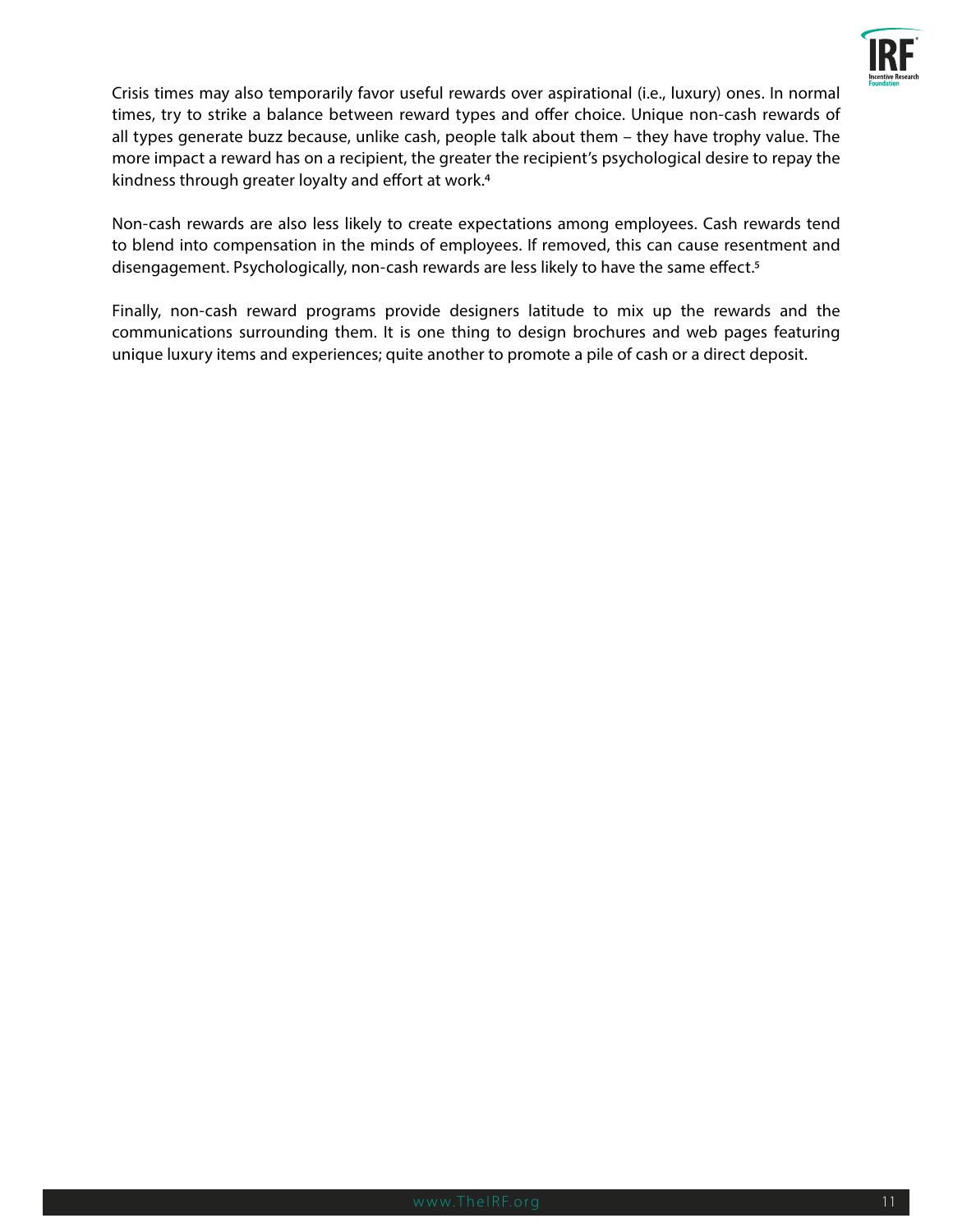

# **Eight Proven Practices in Employee Incentive Program Design**

Across most industries, firms have had to take dramatic cost-cutting measures, including laying off or furloughing employees, cutting back hours and requiring employees to work remotely. In essential services and even in industries that have thrived during the pandemic, employees faced new challenges, such as working under difficult, sometimes dangerous conditions, being asked to work faster and accepting longer hours. The result has often been damaged trust in the firm.

**f** Employees who have been fortunate enough to retain<br>their positions are working harder than ever for the sar their positions are working harder than ever for the same, or even less pay. A company that does not recognize and show that they value their employees right now faces the consequences when the economy swings back to some sort of normal growth. **JJ**<br><mark>.</mark>



**Sandi Daniel,** *FIRE Light Group*

For affected employees, the changes wrought by COVID-19 have likely eroded relationships with the organization, team members and customers. Some have experienced psychological damage through social isolation. Many experienced or stress and burnout due to adverse work conditions or by having to manage family demands while working from home. For employees returning to offices, social distancing, masks and fear of contracting the virus will only add to the stresses of work. These weakened relationships can reduce the meaningfulness of work and erode feelings of job security.<sup>1</sup> Stressed, isolated and scared workers rarely perform at their best, even when they want to.2

**f** The most effective programs I have seen in the last<br>30 years have three things in common: clear and<br>compelling goals a detailed implementation plan 30 years have three things in common: clear and compelling goals, a detailed implementation plan to show people how to succeed and an inspiring rewards selection designed to engage participants. **"**



**Mike Donnelly,** *Hinda Incentives*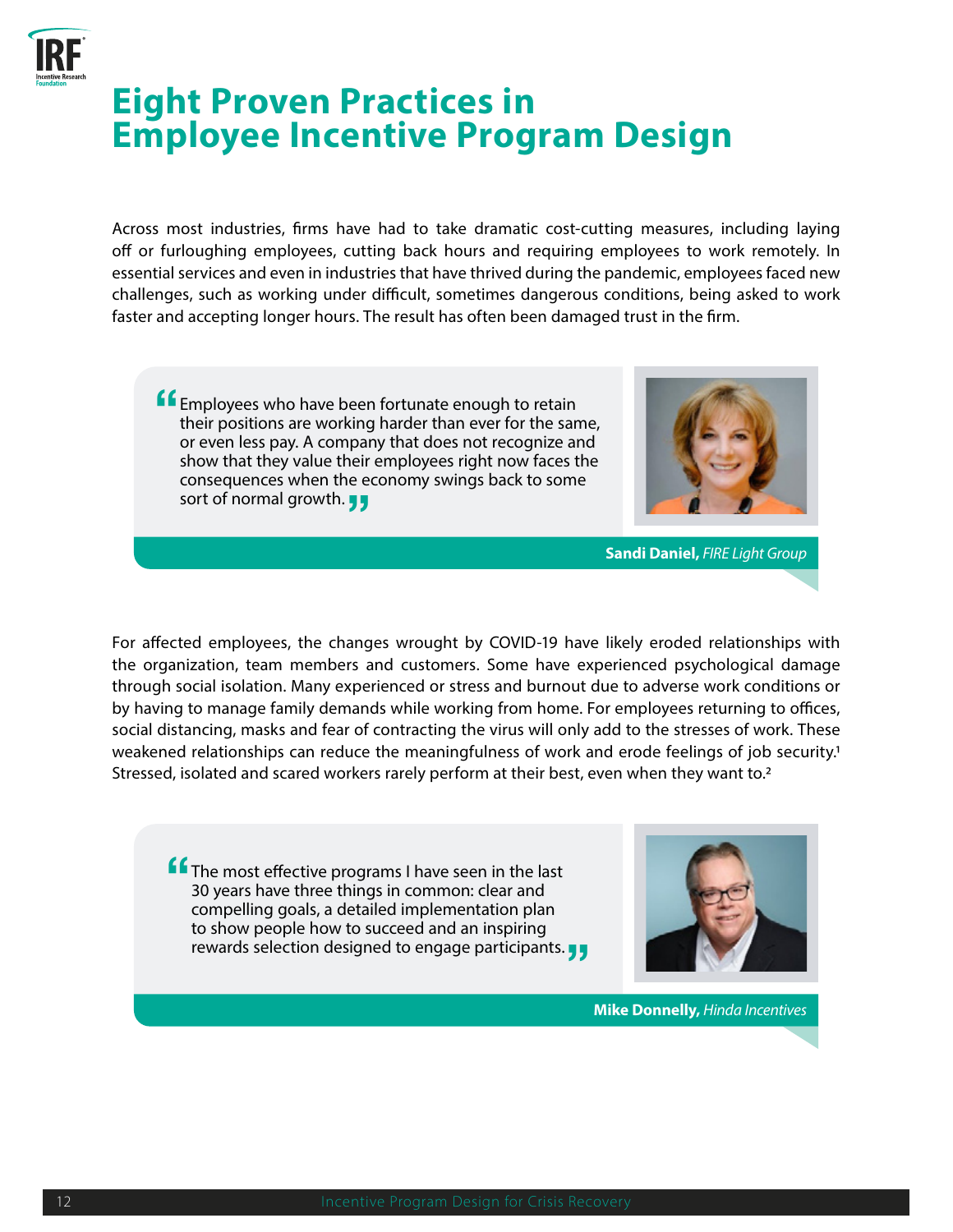

This current threat of employee disengagement makes the role of incentives more vital than ever.<sup>3</sup> By following the practices described below, organizations can design or revise incentive programs to drive the behaviors and actions needed to cope with and recover from the crisis – programs that more than pay for themselves. Successful incentive programs include attention to numerous details, each of which affects the others, requiring balance between them. These practices, with minor modification, apply during times of crisis and otherwise.

# *1. Develop Measurable and Realistic Program Objectives*

Participants must easily grasp and understand how your program works, what it offers, what is in it for them and precisely what they have to achieve or do to earn a reward. If anything, amplify this message during pandemic recovery because employees face even more uncertainty than normal, and stability in their reward program will prove a welcome relief. In the same vein, avoid vague goals. For example, do not ask employees to "improve customer satisfaction" or "improve customer retention rate." Instead, provide achievable and measurable goals, such as "improve customer retention rate from 76% to 84% within twelve months."

Also establish and communicate clear reward eligibility criteria and rules. Use stretch goals, but don't make them overly aggressive. Make sure that your goals are within participants' control. Wouldbe participants will immediately assess their chances of earning a reward. If they deem the goals unachievable or outside their control, they'll disengage. Limit your objectives so that your programs remain simple and easily understood.

### *2. Specify the Program Period*

Determine specific start and end dates for your incentive programs. In sales, for example, decide whether a short-term contest fits your objectives versus a longer-term campaign (i.e., an ongoing incentive program). If you need to hit a revenue target in a specific quarter, a short-duration contest is more appropriate then a lengthy campaign. However, if you aim to change a range of salesperson behaviors, choose a longer-term campaign because behavior change normally requires more time and reinforcement.

The pandemic has disrupted business for many months so you may need to shorten performance periods and adjust longer-term programs. By specifying the duration of a program, you remove ambiguity around what counts toward earning a reward and what does not. Finite periods also avoid boredom and complacency with programs. They give you a chance to make changes and improvements, then promote a renewed and revitalized program.



**f** More than ever, revenue targets and other business<br>objectives are achieved through teamwork, not just<br>the extra work of salespeeds in 'bunter' relax objectives are achieved through teamwork, not just the extra work of salespeople in 'hunter' roles. **"**

**Ira Ozer,** *Engagement partners*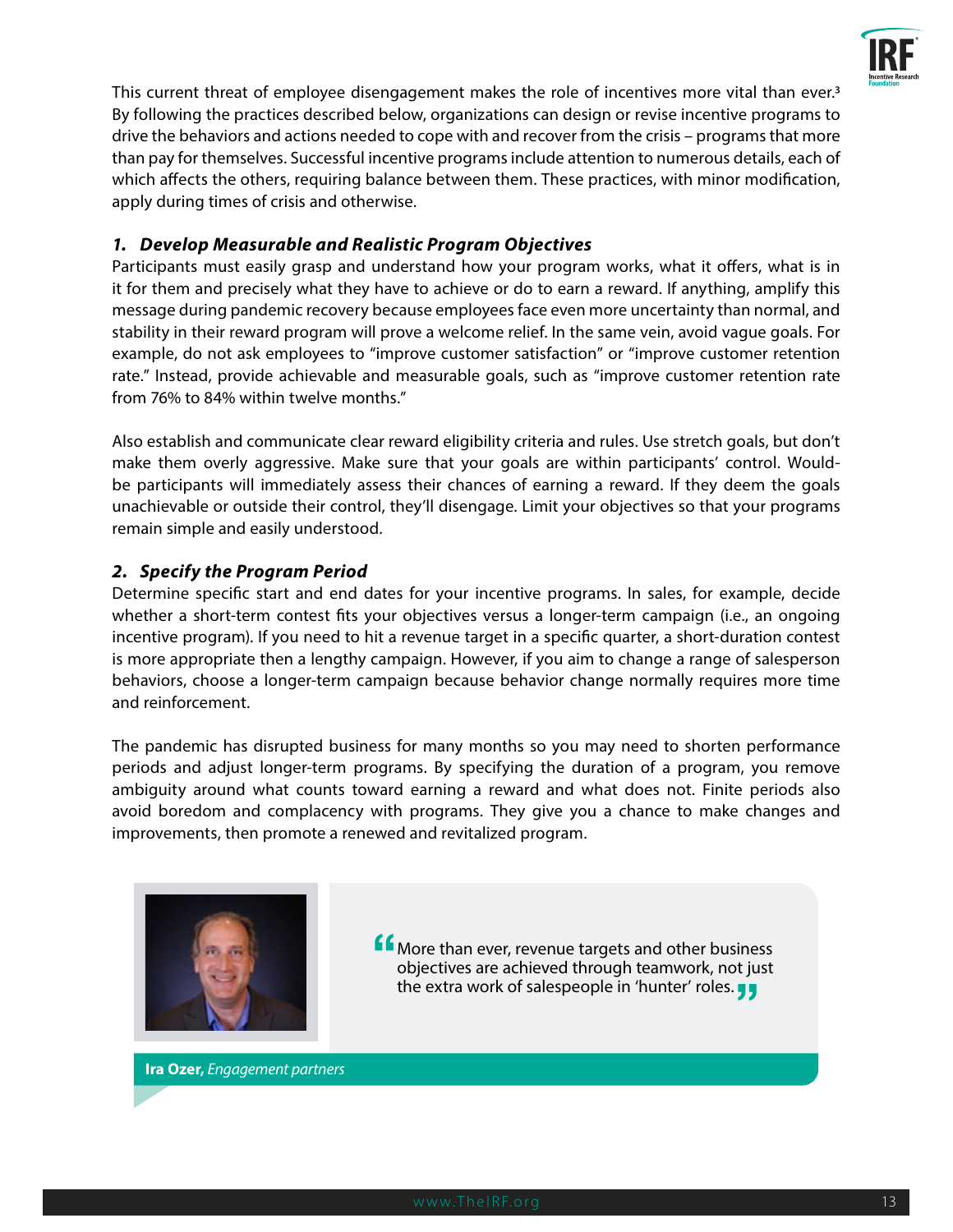

### *3. Carefully Select Participants and Aim High*

Know who your program must target to achieve the outcomes you desire. In some cases, precise objectives might be achievable by only a small part of your workforce. You might encourage recruiters, for example, to increase the number and range of diverse candidates, but even in this case, you may need to reward those who advertise the firm's positions, applicant screeners and others in the talent supply chain.

If you seek the broadest and greatest performance gains, target the bulk of your employees who reside in your middle performance categories. Do not design a program that is achievable only by top performers as you will see greater progress with everyone putting in extra effort. In general – and especially in coping with the crisis – err on the side of inclusivity where possible. Especially now, utilize a combination of performance-based or milestone rewards for growth or behavior change.

Consider status-based or social rewards that do not cost a lot, but let managers recognize people frequently for doing the right thing. Reward people for meeting their goals as well as exceeding them. Offer tiers of reward depending on level of achievement in order to engage the most participants possible. In normal circumstances, link reward budgets to increased revenues or profits so that you do not have to place artificial caps on participants and reward earners. In today's environment, relax these practices slightly, if possible.

**f** The standard used to define good performance should<br>not be too easy such that rewards do not motivate or to<br>difficult such that fou get rewarded and recognized not be too easy such that rewards do not motivate or too difficult such that few get rewarded and recognized. **"**



**Adam Presslee,** *University of Waterloo*

#### *4. Approach Your Participants With Empathy*

As strategists and designers, we must deeply understand the people targeted by our programs – their values, expectations, attitudes, and unique drivers of motivation. Company KPI typically require incremental effort from an audience in order to achieve a financial return, so ask yourself, "what would it take for me to want to put forth that extra effort?" Surveys, focus groups, and interviews are just a few tools companies can use to supplement their existing data (HRIS, Performance Reviews, Sales, LMS, etc.) with empathetic findings (understanding a person's feelings and priorities unique to their situation) to create high-fidelity segmentation models. These segments, often summarized as personas, should be used to inform aspects of program design including rules structures, communications/ personalization, reward selections, and reporting.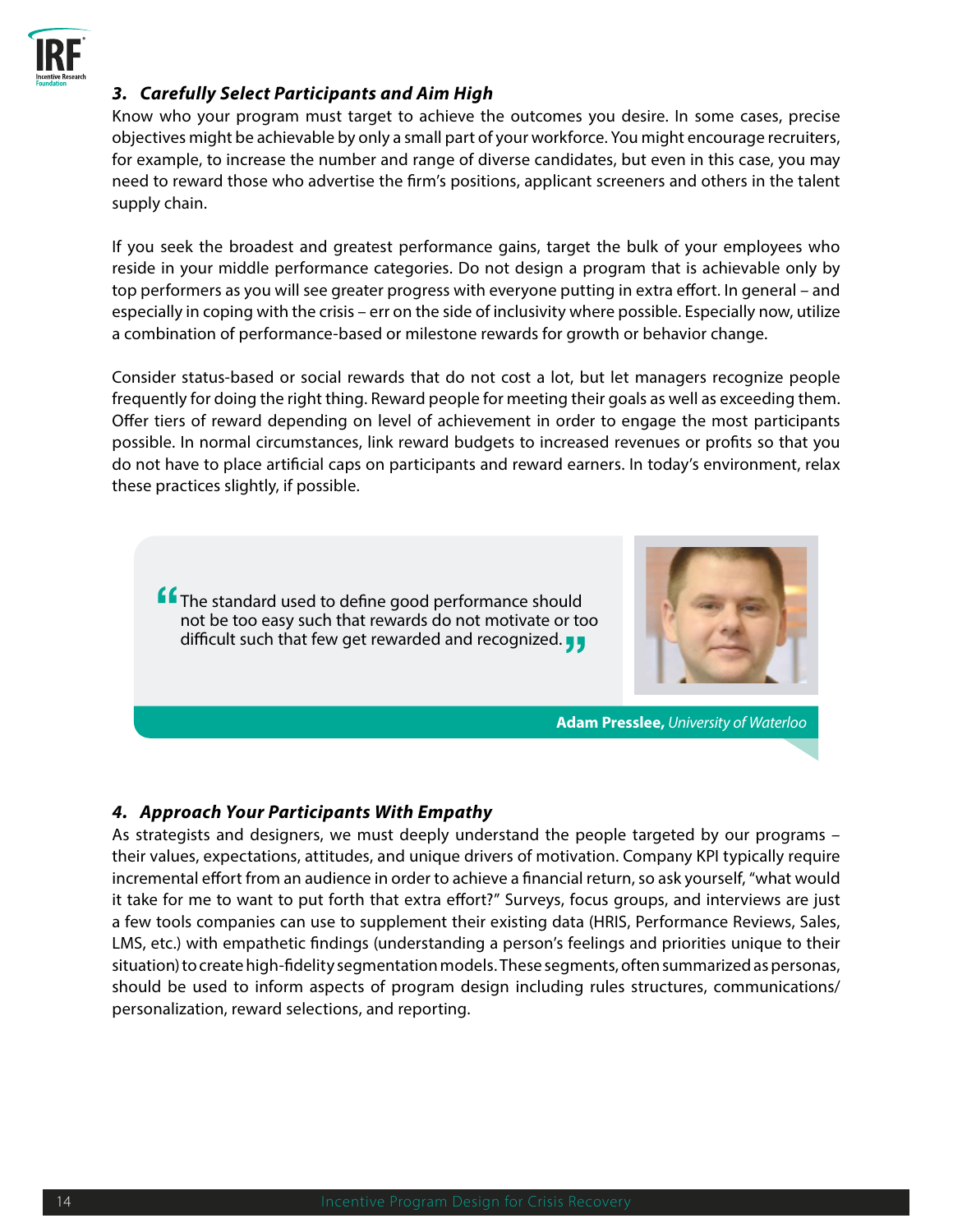

#### *5. Consider Whether and How Sales Incentive Programs Should Be Treated Separately*

Are outside and inside sales different enough in your organization to merit separate reward programs? Should you separate your sales incentive programs from those designed for the organization's employees in general? This may depend on how your salespeople are compensated. Where sales compensation is highly variable based on performance, you may require separate sales incentives programs, even where non-cash rewards are offered. Consider too whether a sales incentive program should include the people who directly support the sales effort – normally, it should.

#### *6. Leverage Technology*

The range of current incentive and reward program technology is far too extensive to describe in full. From incentive program and engagement platforms to peer recognition systems, and from events technology to artificial intelligence and data analytics tools, IT use is exploding in the incentives field just as it is in nearly every other industry. As more employees work remotely in response to the pandemic, engagement and recognition platforms and technologies that automate the selection and delivery of rewards are even more important. While technology may not replace face-to-face interaction, firms whose employees can recognize and even reward each other remotely, via a peer recognition platform, for example, enjoy a distinct advantage now in keeping employees connected and engaged. Whatever the environment, most organizations require strategic use of the latest technologies to operate efficient and effective incentive programs.



Technology is our friend in developing the correct, **"** best rules structure, analyzing past history, and trends, developing models, and understanding your audience's preferences. It does wonders for an incentive program. **"**

**Scott Siewert,** *Fab at Incentives*

#### *7. Now, Determine Your Budget*

In the current crisis, you may be forced to work within whatever budget your firm can allocate. Under normal circumstances, make the case for your budget only after you have carefully considered the design of the incentive program against the objectives you hope it will achieve. This allows you to advocate for what you need to be successful rather than do your best with what you are given.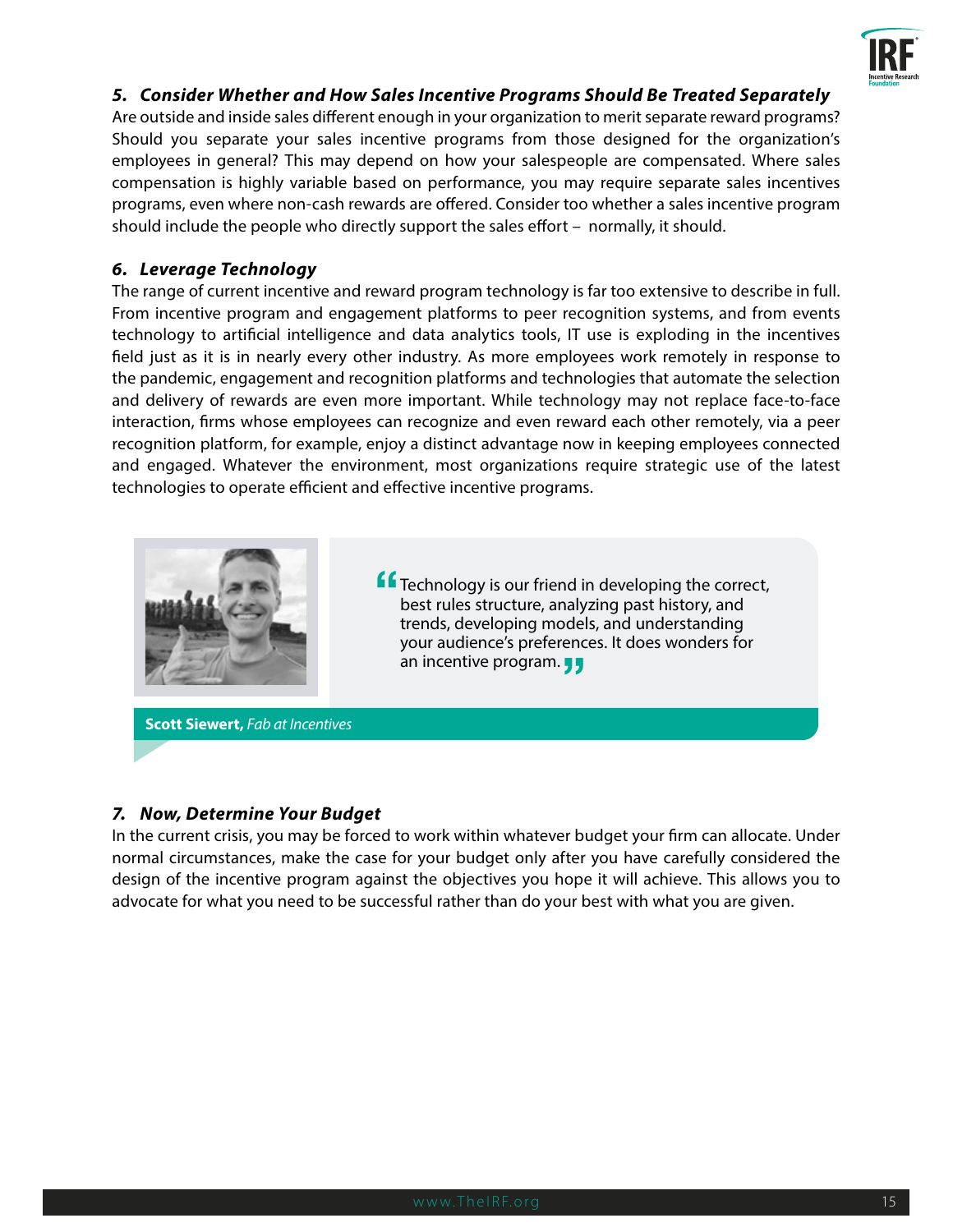

Remember, even intangible recognition programs may incur costs if events and/or certificates are planned. For programs that include tangible rewards, build leadership support by forecasting your expected return on investment or return on value and by including those forecasts in a concise business case. Reward programs are often funded, in effect, through the greater revenues and profits that come with improved performance. In these cases – where an open-ended budget is used – there may be no limit on how many people can qualify for rewards (a very good thing) but you must still forecast in order to plan ahead.

#### *8. Measure Performance and Report Results*

Determine clear benchmarks for program success that are consistent with the goals and objectives set out for your program. Choose three to five meaningful metrics that accurately reflect progress against the most important aspects of your incentive programs. These might include participation rates and engagement in the program as well as metrics that track toward numeric goals such as sales, revenues, new customers, customer retention or otherwise.

If your program is aimed at behavior change, devise, track and report on metrics that gauge progress in those areas. For example, if you aim to encourage more cross-divisional collaboration and knowledge-sharing, consider using organizational network analysis to track the quantity and strength of connections between your divisions as the program progresses. Use tools such as the Master Measurement Model<sup>4</sup> and the ROI Methodology<sup>5</sup> to assess the impact of your program during and at its conclusion.

**f** Measuring not just outcomes, but also behaviors,<br>is the key to building programs that aren't 'one sis-<br>**fite all**' that rouard more than just top performer is the key to building programs that aren't 'one size fits all,' that reward more than just top performers for appropriate achievements and behaviors. **"**



**Jerry Klein,** *Animate Growth Partners*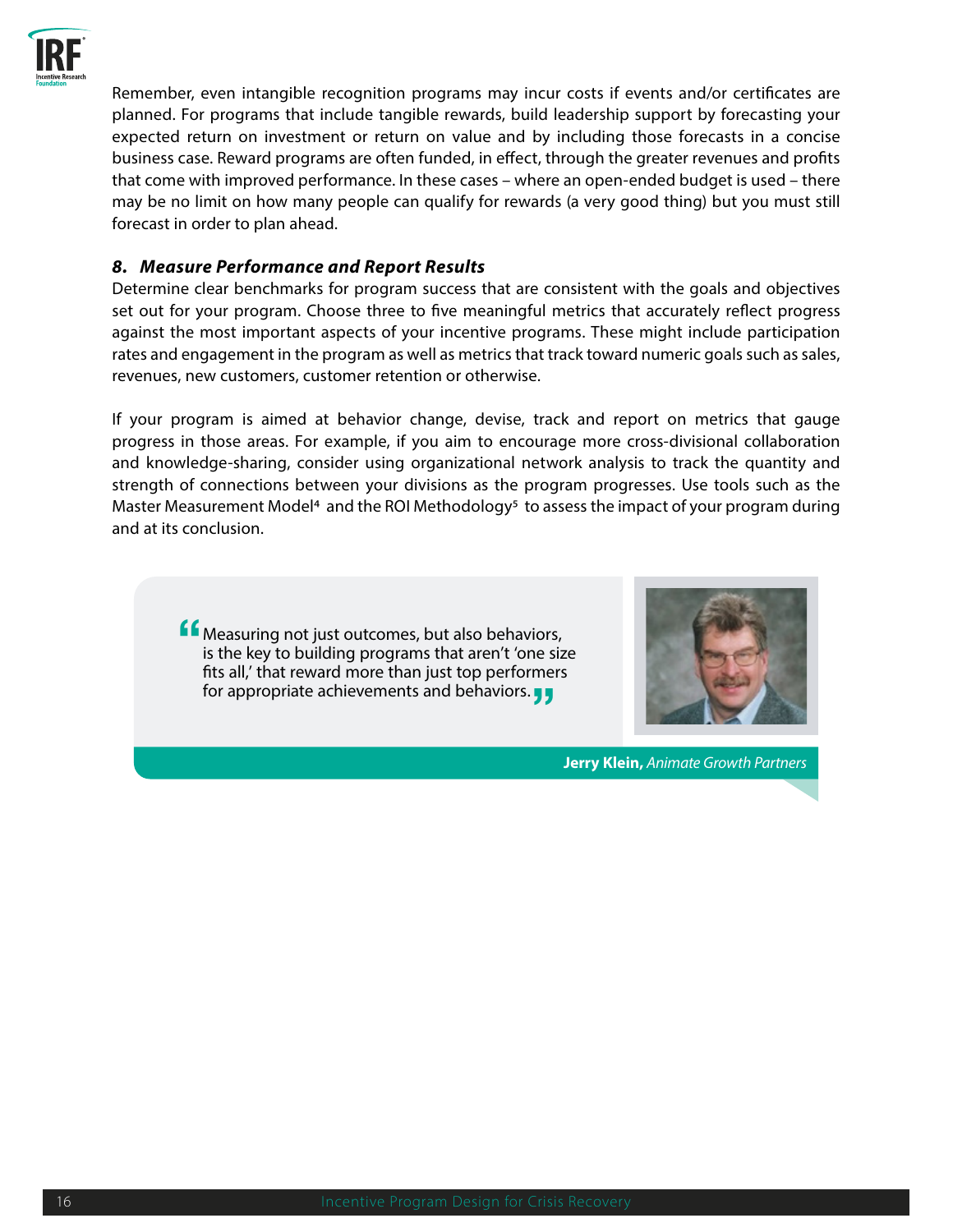

# **References**

#### *The Timeless Principles of Effective Employee Incentive Reward and Recognition Programs*

1Zoltners, A. A., Sinha, P., & Lorimer, E. S. (2016, September 20). Wells Fargo and the Slippery Slope of Sales Incentives. *Harvard Business Review*.

2Incentive Federation. (2016, July). *Incentive Marketplace Estimate Research Study*. Retrieved from Incentive Federation: [http://www.incentivefederation.org/wp-content/](http://http://www.incentivefederation.org/wp-content/uploads/2016/07/Incentive-Marketplace-Estimate-Research-Study-2015-16-White-Paper.pdf) [uploads/2016/07/Incentive-Marketplace-Estimate-Research-Study-2015-16-White-](http://http://www.incentivefederation.org/wp-content/uploads/2016/07/Incentive-Marketplace-Estimate-Research-Study-2015-16-White-Paper.pdf)[Paper.pdf](http://http://www.incentivefederation.org/wp-content/uploads/2016/07/Incentive-Marketplace-Estimate-Research-Study-2015-16-White-Paper.pdf)

3Miller, S. (2014, March 21). *Employers Award a Wider Variety of Incentive Pay*. Retrieved from Society for Human Resources Management: [https://www.shrm.org/](https://www.shrm.org/resourcesandtools/hr-topics/compensation/pages/incentive-pay-variety.aspx) [resourcesandtools/hr-topics/compensation/pages/incentive-pay-variety.aspx](https://www.shrm.org/resourcesandtools/hr-topics/compensation/pages/incentive-pay-variety.aspx)

4Thibault Landry, Schweyer, A., & Whillans, A. (2018). Winning the War for Talent: Modern Motivational Methods for Attracting and Retaining Employees.Harvard Business Schoool Publishing. Incentive Research Foundation.

See: <https://www.hbs.edu/faculty/Pages/item.aspx?num=55066> And Schweyer, Thibeault-Landry, Whillans (2018) Establishing the Intangible Non-Financial Value of Rewards Programs. Incentive Research Foundation.

See: [https://theirf.org/research/irf-white-paper-establishing-the-intangible-non](https://theirf.org/research/irf-white-paper-establishing-the-intangible-non-financial-value-of-awards-programs/2471/)[financial-value-of-awards-programs/2471/](https://theirf.org/research/irf-white-paper-establishing-the-intangible-non-financial-value-of-awards-programs/2471/)

5Gopalakrishna, S. (2004) Measuring the ROI of Sales Incentive Programs. Incentive Research Foundation.

See: [https://theirf.org/am-site/media/measuring-the-roi-of-sales-incentive-programs.](https://theirf.org/am-site/media/measuring-the-roi-of-sales-incentive-programs.pdf) [pdf](https://theirf.org/am-site/media/measuring-the-roi-of-sales-incentive-programs.pdf) and <https://roiinstitute.net/roi-methodology/>

<sup>6</sup>Incentive Research Foundation (2004) The Master Measurement Model of Employee Performance.

See: [https://theirf.org/am-site/media/the-master-measurement-model-of-employee](https://theirf.org/am-site/media/the-master-measurement-model-of-employee-performance.pdf)[performance.pdf\)](https://theirf.org/am-site/media/the-master-measurement-model-of-employee-performance.pdf)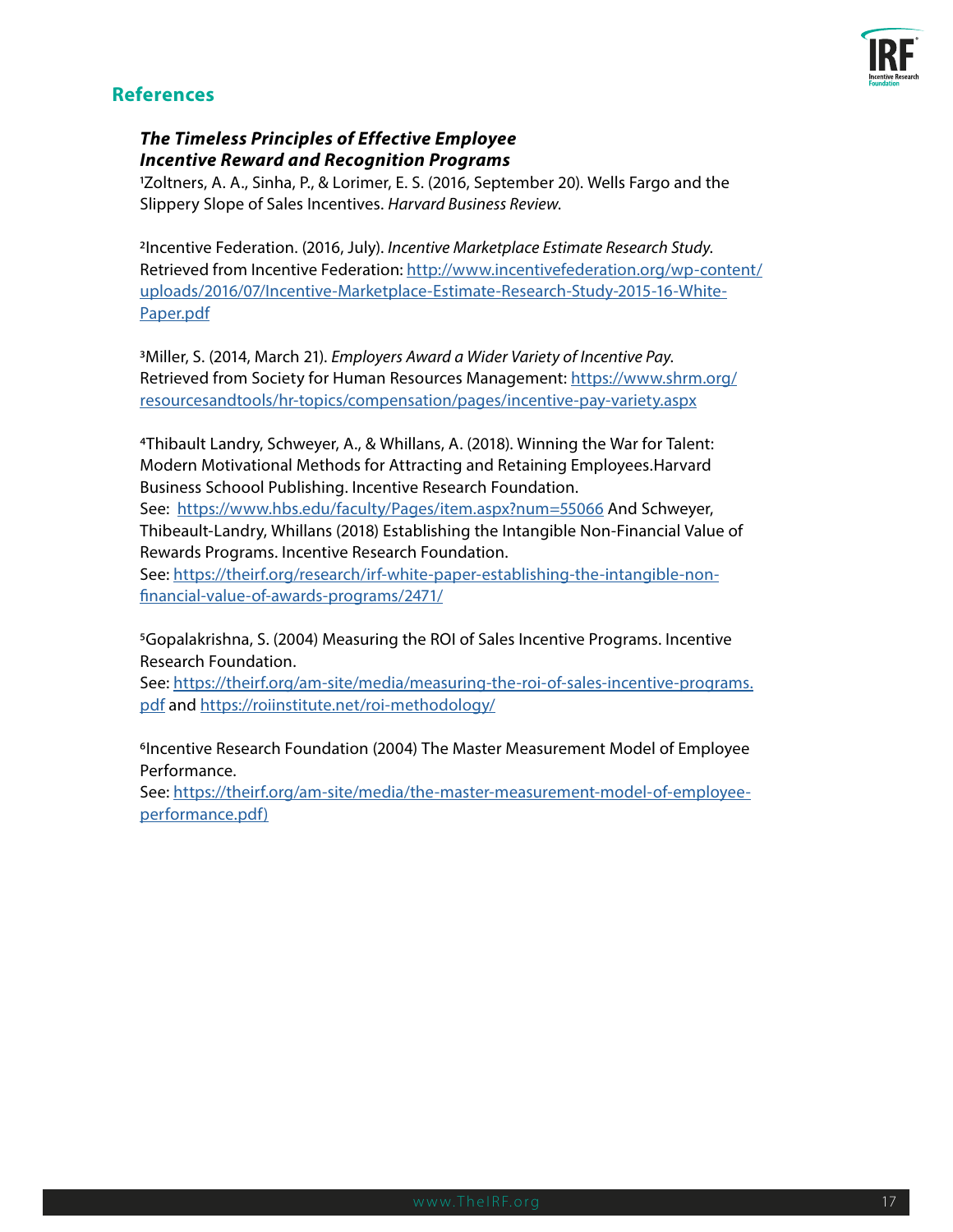

# **References**

#### *Seven Critical Questions in Employee Incentive Program Design*

1Gartner. (2019). *New B2B Buying Journey & its Implication for Sales.* Gartner.

2Incentive Research Foundation. (2017). *Reward Presentation and Attraction: A Biometric Experiment.* Incentive Research Foundation.

3Incentive Research Foundation. (2011). *The State of Tangible Incentive Research: the Use of Tangible Incentives.* Incentive Research Foundation.

4Tomohara, A., & Ohno, A. (2013). What are Relevant Work Incentive Models? Shirking Model, Gift Exchange Model, or Reciprocity Model. *Journal of Labor Research*, 241-252.

5Aguinis, H., Joo, H., & Gottfredson, R. (2012). What monetary rewards can and cannot do: How to show employees the money. *Business Horizons.*